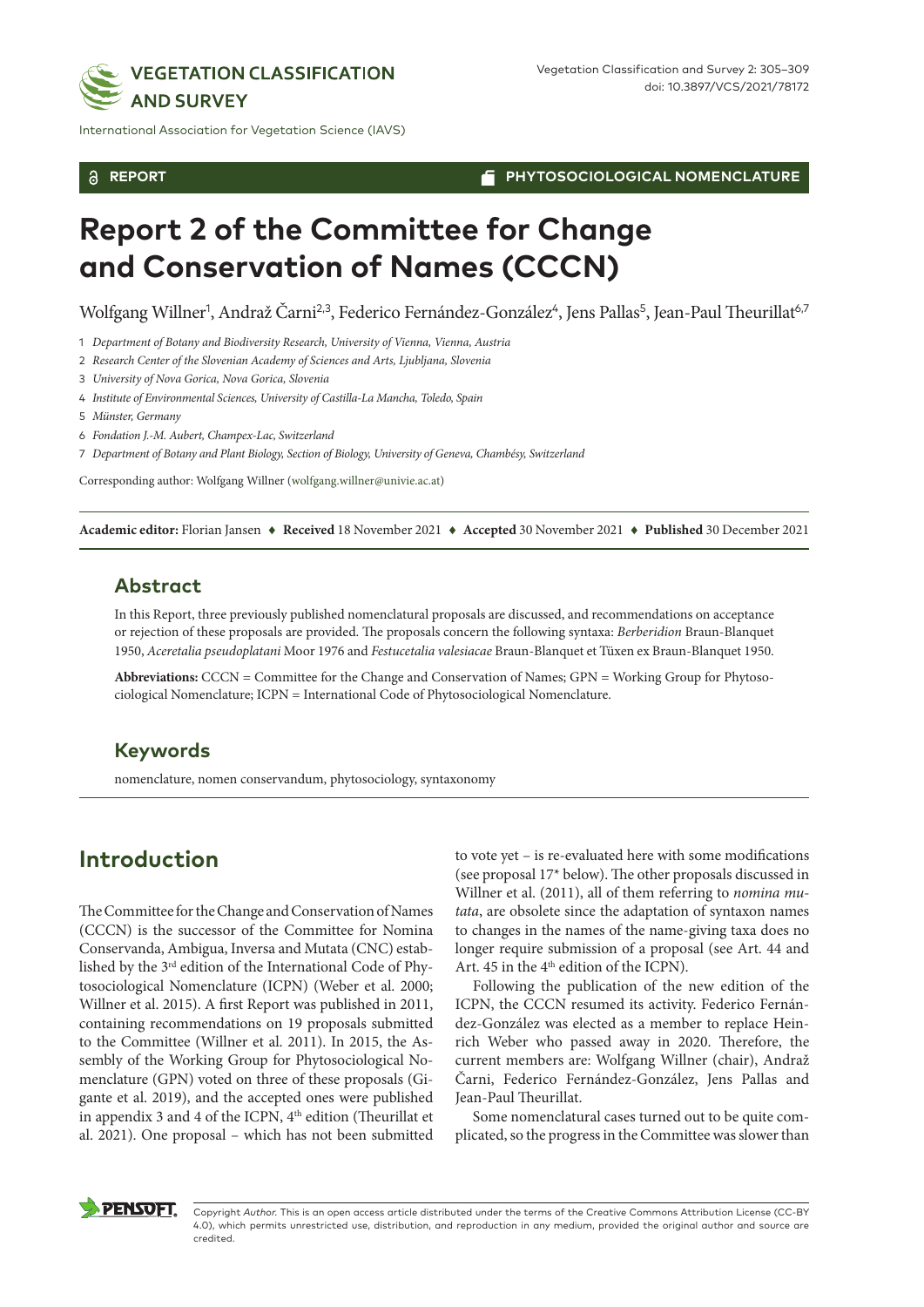expected. In the following, we discuss three proposals and present our recommendations. Some published proposals (Theurillat et al. 2017; Novák 2019; Fernández-González et al. 2021) are still pending and will be treated in the next Report, which is scheduled for 2022. The Committee will also discuss the submitted requests for a binding decision (Silva and Molina 2021), a procedure newly introduced in the 4th edition of the ICPN.

Authors who wish to submit a proposal are asked to consult appendix 2 of the ICPN and the recently published proposals in *Vegetation Classification and Survey* (Fernández-González et al. 2021). Authors who wish to request a binding decision should consult appendix 6 and the request by Silva and Molina (2021).

## **Recommendations on published proposals**

Note: An asterisk (\*) after the number of the proposal indicates that the recommended version of the proposal differs from the original one.

**(17\*) To conserve the name** *Berberidion* **Braun-Blanquet 1950 with a conserved type and against** *Prunion spinosae* **Soó 1931.** Modified version of the proposal published in Willner et al. (2011). Votes: 4 pro, 1 contra (recommended).

- (17\*) *Berberidion* Braun-Blanquet 1950 [Braun-Blanquet 1948–1950, part 6: 349]. Typus cons. propos.: *Berberido-Rosetum* Braun-Blanquet 1961: 189.
- (=) *Prunion spinosae* Soó 1931: 294. Typus: *Crataego monogynae-Prunetum spinosae* Soó 1931: 312 (holotypus).

The original diagnosis of the alliance *Berberidion*  Braun-Blanquet 1950 includes two associations: "*Rosetum rhamnosum* Braun-Blanquet 1918" and "*Coryleto-Populetum* Braun-Blanquet (1919) 1938". Most authors, including Willner et al. (2011), have regarded the "*Rosetum rhamnosum*" as invalidly published, considering the "*Coryleto-Populetum*" (recte: *Corylo-Populetum*) as the holotype of the alliance. A closer look to the original diagnosis of the *Berberidion* Braun-Blanquet 1950 revealed that the previous evaluations were partly wrong. First, the name *Rosetum rhamnosum* is not invalid according to Art. 3e since the epithet "*rhamnosum*" does not have the termination *-etosum* indicating a subassociation. Instead, it should be interpreted as an epithet in the nominative case that indicates a morphological or other property (Art. 34a). In Braun-Blanquet (1918), the *Rosetum rhamnosum* was proposed as a subassociation of the "*Corylus*-Assoziation", so the name was indeed invalidly published in 1918 (Art. 3e). In Braun-Blanquet (1948–1950), the association *Rosetum rhamnosum* could be interpreted as validly published because there is a reference to Braun-Blanquet (1918: 19) where the *Rosetum rhamnosum* is synonymised with the "Muschnaformation von Hager" ("Muschna" is a Romansh name for a clearance cairn) and accompanied with a reference to Hager (1916). Indeed, Hager (l.c.: 211– 212) published a species list with three semi-quantitative categories of frequency which can be considered as sufficient original diagnosis (Art. 7). However, Braun-Blanquet (1918) specifically referred to p. 212 of Hager, where there is a species list of one particular example of a "Muschnaformation" without quantitative indications. The chapter where both species lists are provided is titled "Die Assoziationen der Muschna-Hügel" (the associations of the Muschna hills) which in turn is part of the chapter on the "Formation von *Prunus padus*" (Formation of *Prunus padus*). While it is clear that Hager (1916) considered both species lists as belonging to the same abstract vegetation unit (the Formation of *Prunus padus* growing on Muschna hills), it is not clear whether Braun-Blanquet intended to refer specifically to the species list on p. 212 or to the whole formation described by Hager. To make things even more complicated, Braun-Blanquet (1948–1950) did not directly cite the "Muschnaformation" but a different page (p. 220) in Hager (1916) where another community with *Berberis* is described ("alluviale *Berberis*-Strauchheide"), which lacks a sufficient original diagnosis. Given this problematic situation, opinions about the validity of the name *Rosetum rhamnosum* Braun-Blanquet 1950 were not unanimous among the members of the CCCN.

The second association in the original diagnosis of the alliance *Berberidion*, the *Corylo-Populetum* Braun-Blanquet 1950, was also not correctly evaluated in previous nomenclatural analyses. The only element in the original diagnosis of the *Corylo-Populetum* arguably meeting the prescriptions of Art. 7 is the reference to Brockmann-Jerosch (1907) who published a single relevé of the "Haselstrauch-Formation" on page 265, although this relevé only contains the woody species, among which are both *Corylus avellana* and *Berberis vulgaris*. [The same reference to Brockmann-Jerosch (1907) was indicated by Braun-Blanquet (1918: 18–19, 80) for his "Assoziation von *Corylus avellana*". Hence the *Corylo-Populetum* Braun-Blanquet 1950 is a nomenclatural synonym of the *Coryletum avellanae* Braun-Blanquet 1918.] The other references given by Braun-Blanquet (1948–1950) contain only species lists or *nomina nuda*, including the species list of the *Coryletum*  in Beger (1922) in which abundance values are indicated for less than half of the species.

Since the *Corylo-Populetum* has often been excluded from the *Berberidion* and classified within a separate alliance *Corylo-Populion* (see, e.g., Braun-Blanquet 1961), it is not a suitable type for the name *Berberidion*. Even if the *Rosetum rhamnosum* might be considered as validly published, choosing a neotype for this illegitimate name and then selecting this association as lectotype for the *Berberidion* does not appear the best solution to serve the goal of nomenclatural stability. Willner et al. (2011) recommended conserving the next valid publication of the name *Berberidion*, which appeared in Tüxen (1952), with the *Pruno-Ligustretum* Tüx-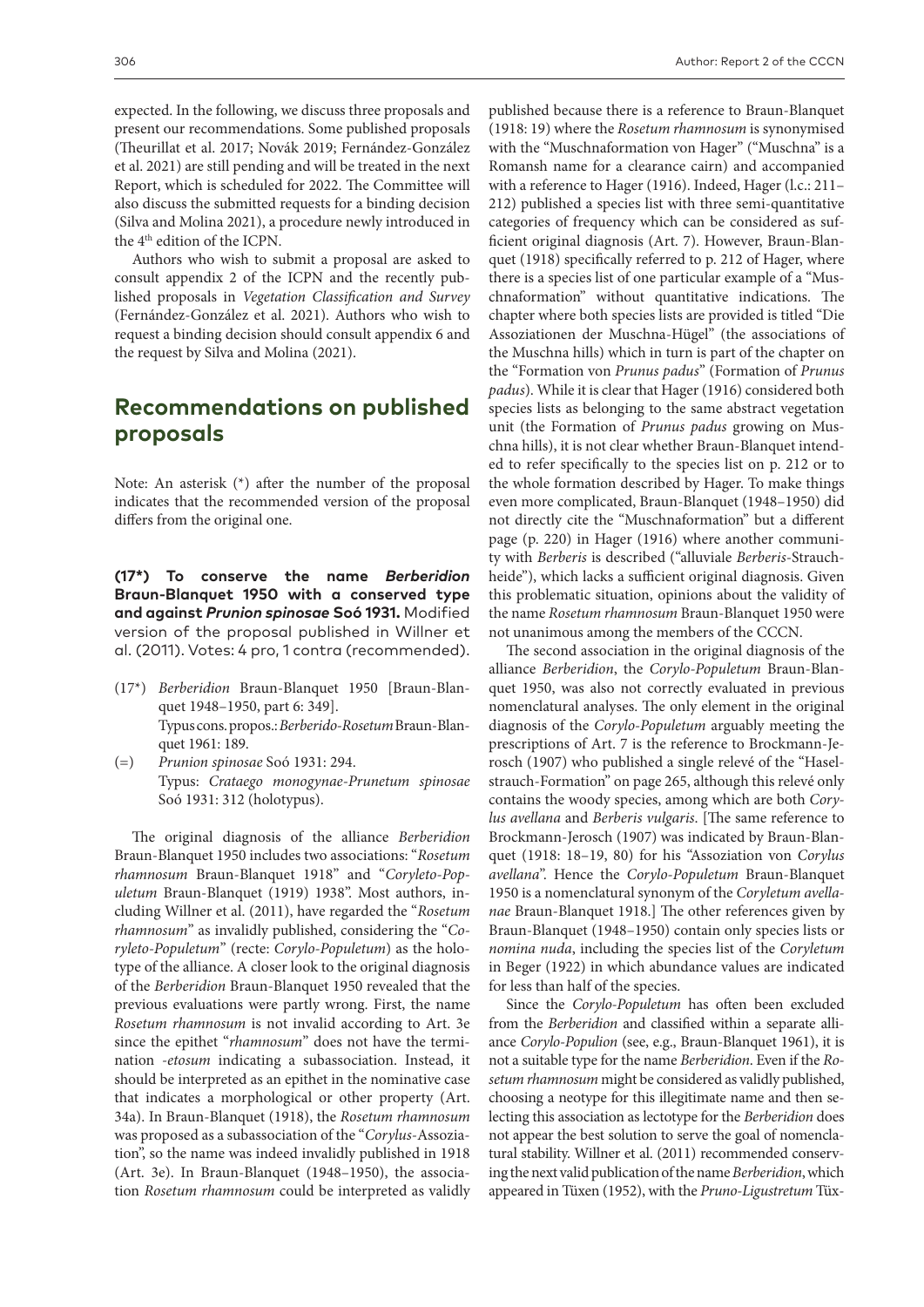en 1952 as lectotype. However, the 4<sup>th</sup> edition of the ICPN (Theurillat et al. 2021) offers a more elegant solution, namely a conserved type (Art. 53). The best choice for a conserved type of the *Berberidion* Braun-Blanquet 1950 is obviously the *Berberido-Rosetum* Braun-Blanquet 1961, which is the correct name for the "*Rosetum rhamnosum*".

Therefore, we recommend to conserve the name *Berberidion* Braun-Blanquet 1950 with a conserved type, as outlined above. As the original diagnosis of the *Berberido-Rosetum* Braun-Blanquet 1961 contains no direct reference to the *Rosetum rhamnosum*, it must be considered as a new association. Willner and Grabherr (2007: 224) selected the following lectotype for the *Berberido-Rosetum*: Braun-Blanquet (1961), table 40, relevé 6.

Another point that emerged during the discussion of this proposal is the name *Prunion spinosae* Soó 1931. Sádlo et al. (2013: 87, 92–93) considered it as a synonym of the *Berberidion* and proposed its rejection as *nomen ambiguum*. Indeed, the name *Prunion spinosae* has mostly been used in a sense that excludes its type, often with a wrong year (Wirth 1993; Borhidi et al. 2012). We refrain here from commenting on this proposal, that has not been officially submitted to the CCCN yet. However, it is clear that the name *Prunion spinosae* Soó 1931 poses a potential threat to the well-established name *Berberidion* Braun-Blanquet 1950, so we recommend to conserve the latter against this older name. Nevertheless, the adoption of this proposal would still allow to use the name *Prunion spinosae* if its type association (*Crataego monogynae-Prunetum spinosae* Soó 1931) is considered as not belonging to the *Berberidion*.

**(20) To conserve the name** *Aceretalia pseudoplatani* **Moor 1976 against** *Tilietalia* **Moor 1973.**  Proposed by Willner (2015). Votes: 4 pro, 0 contra, 1 abstention (recommended).

This proposal (Willner 2015) means to conserve the name *Aceretalia pseudoplatani* (Moor 1976: 336) against the name *Tilietalia* (Moor 1973: 129) when European maple and lime forests are united within a single order. If the lime forests are treated as a separate order, the name *Tilietalia* Moor 1973 would still be available. The name *Aceretalia pseudoplatani* is widely accepted in the literature (e.g., Mucina et al. 2016), and the CCCN also agrees that *Acer pseudoplatanus* is a better name giving taxon for the united order. Therefore, acceptance of the proposal is recommended.

**(21) To conserve the name** *Festucetalia valesiacae* **Br.-Bl. et Tx. ex Br.-Bl. 1950 against** *Festucetalia* **Soó 1940.** Proposed by Terzi et al. (2017). Votes: 1 pro, 4 contra (not recommended).

The name *Festucetalia valesiacae* is generally accepted for the order of continental grass steppes of western Eurasia. However, there is disagreement on the correct author citation of this name. Mucina et al. (2016) attribute it to Soó (1947), but as showed by Terzi et al. (2017), Soó (1947)

simply emended and renamed his earlier, validly published order *Festucetalia* Soó 1940. The original diagnosis of this order is very heterogeneous, including communities that are currently placed in at least three orders belonging to two different classes. Even more problematic, *Festuca valesiaca* is absent from the original diagnosis of the type alliance "*Festucion sulcatae*" Soó 1930 (recte: *Festucion rupicolae* Soó 1930 nom. corr.). The name *Festucetalia valesiacae* was coined by Braun-Blanquet and Tüxen (1943), but not validly published due to the lack of bibliographical references. Indeed, even Soó (1964) accepted Braun-Blanquet's and Tüxen's name, putting his own *Festucetalia* Soó 1940 into the synonymy. Therefore, the majority of the CCCN agreed with the general proposal to conserve the later validation of the name *Festucetalia valesiacae* by Braun-Blanquet (1948–1950) against Soó's *Festucetalia*. However, there is a problem with the type of the order. Braun-Blanquet (1948–1950) did not provide a reference to the alliance *Festucion valesiacae* Klika 1931, which is included in the order in Braun-Blanquet and Tüxen (1943), and from which the order name obviously is derived. The holotype of the *Festucetalia valesiacae* Br.-Bl. et Tx. ex Br.-Bl. 1950 is the alliance *Stipo-Poion xerophilae* Br.-Bl. et Tx. ex Br.-Bl. 1950, as this is the only alliance mentioned by Braun-Blanquet (1948–1950) within the order. It is an illegitimate, heterotypic homonym of the *Stipo-Poion xerophilae* Br.-Bl. et Richard 1950 (Braun-Blanquet and Richard 1950: 127). The type association of the *Stipo-Poion xerophilae* Br.-Bl. et Tx. ex Br.-Bl. 1950 is the *Astragalo onobrychidis-Brometum erecti* Br.-Bl. 1950, which – according to Willner et al. (2019) – belongs to the order *Brachypodietalia pinnati* (semi-dry grasslands of western Eurasia). Therefore, the conservation of the name *Festucetalia valesiacae* Br.-Bl. et Tx. ex Br.-Bl. 1950 only makes sense if it is, at the same time, conserved with a conserved type reflecting the current use of the order name (see proposal 21\*).

**(21\*) To conserve the name** *Festucetalia valesiacae* **Br.-Bl. et Tx. ex Br.-Bl. 1950 with a conserved type and against** *Festucetalia* **Soó 1940.** Modified version of the proposal by Terzi et al. (2017). Votes: 3 pro, 2 contra (recommended).

- (21\*) *Festucetalia valesiacae* Braun-Blanquet et Tüxen ex Braun-Blanquet 1950 [Braun-Blanquet 1948– 1950, part 3: 312]. Typus cons. propos.: *Festucion valesiacae* Klika 1931: 376.
- (=) *Festucetalia* Soó 1940: 32. Typus: *Festucion rupicolae* Soó 1930 nom. corr. (lectotypus; Terzi et al. 2016).

As discussed above, the strict application of the ICPN leads to the conclusion that the name *Festucetalia valesiacae* Br.-Bl. et Tx. ex Br.-Bl. 1950 is based on an association most likely not belonging to the order as it is currently understood. Therefore, a conserved type has to be chosen. While the authors of the original proposal suggested the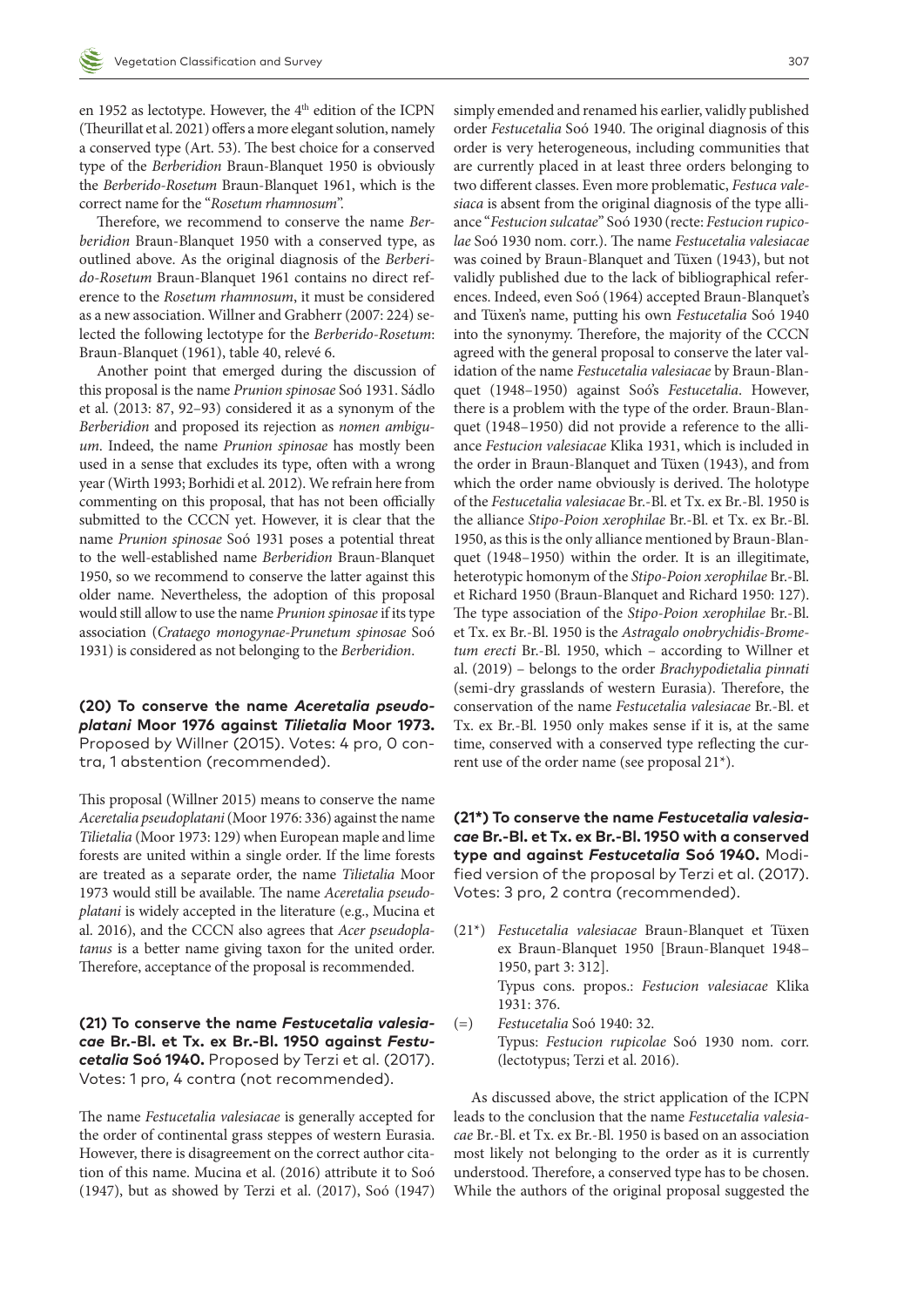legitimate name *Stipo-Poion xerophilae* Br.-Bl. et Richard 1950, based on the *Festuco valesiacae-Caricetum supinae* Br.-Bl. 1936 (lectotypus selected by Terzi et al. 2016), the majority of the CCCN felt that the *Festucion valesiacae* Klika 1931 would be more suitable as conserved type of the order *Festucetalia valesiacae*. The following arguments are put forward for this decision: (1) Braun-Blanquet and Tüxen (1943) obviously derived the order name *Festucetalia valesiacae* from the *Festucion valesiacae* (in fact, the content of that order is identical with the previous, broader concept of the alliance); (2) everyone would expect the *Festucion valesiacae* being the type of the *Festucetalia valesiacae* by looking at the names (indeed, the *Festucion valesiacae* would be the automatic type of the order according to Art. 20 if there were a proper reference to Klika, either in Braun-Blanquet and Tüxen 1943 or in Braun-Blanquet 1948–1950); (3) the name *Festucetalia valesiacae* is attributed to Soó 1947 in the EuroVegChecklist (Mucina et al. 2016), and Soó (1947) referred to Klika's *Festucion valesiacae* as a corresponding name of his *Festucetalia valesiacae*; (4) the remote possibility that the alliance *Festucion valesiacae* ends up in a different order than the *Festucetalia valesiacae* should be excluded.

## **References**

- Beger HKE (1922) Assoziationsstudien in der Waldstufe des Schanfiggs. Jahresbericht der Naturforschenden Gesellschaft Graubündens 61 (1. Beilage): 1–147.
- Borhidi A, Kevey B, Lendvai G (2012) Plant communities of Hungary. Akadémiai Kiadó, Budapest, HU.
- Braun-Blanquet J (1918) Eine pflanzengeographische Exkursion durchs Unterengadin und in den schweizerischen Nationalpark. Beiträge zur geobotanischen Landesaufnahme 4: 1–71.
- Braun-Blanquet J (1948–1950) Übersicht der Pflanzengesellschaften Rätiens. Vegetatio 1: 29–41, 129–146, 285–316; 2: 20–37, 214–237, 341–360.
- Braun-Blanquet J (1961) Die inneralpine Trockenvegetation. Von der Provence bis zur Steiermark. Gustav Fischer, Stuttgart, DE.
- Braun-Blanquet J, Richard R (1950) Groupements végétaux et sols du bassin de Sierre. Bulletin de la Murithienne 66: 106–134.
- Braun-Blanquet J, Tüxen R (1943) Übersicht der höheren Vegetationseinheiten Mitteleuropas (unter Ausschluss der Hochgebirge). Communication de la Station Internationale de Géobotanique Méditerranéenne et Alpine, Montpellier, 84: 1–11.
- Brockmann-Jerosch H (1907) Pflanzengesellschaften der Schweizeralpen, I. Teil. Die Flora des Puschlav (Bezirk Bernina, Kanton Graubünden) und ihre Pflanzengesellschaften. Wilhelm Engelmann, Leipzig, DE. <https://doi.org/10.5962/bhl.title.9796>
- Fernández-González F, Silva V, Theurillat J-P (2021) Proposals (26–27): to conserve the names *Nanocyperetalia* Klika 1935 and *Isoetetalia* Braun-Blanquet 1936. Vegetation Classification and Survey 2: 65–69. <https://doi.org/10.3897/VCS/2021/66398>
- Gigante D, Čarni A, Bültmann H, Fernández-González F, Mucina L, Theurillat J-P, Willner W (2019) Decision on Nomenclatural Proposals (1), (16) and (18). Phytocoenologia 49: 309–310. [https://doi.](https://doi.org/10.1127/phyto/2019/0330) [org/10.1127/phyto/2019/0330](https://doi.org/10.1127/phyto/2019/0330)

The alliance names *Festucion valesiacae* Klika 1931 and *Festucion rupicolae* Soó 1930 nom. corr. are currently considered as syntaxonomic synonyms (Mucina et al. 2016: 85). In the same publication it has been suggested that the name *Festucion rupicolae* Soó 1930 nom. corr. should be rejected as *nomen ambiguum*, but no such proposal has been submitted to the CCCN yet. However, conserving the name *Festucetalia valesiacae* with the *Festucion valesiacae* Klika 1931 as conserved type does not necessarily mean that the name *Festucion valesiacae* must be conserved as well or be accepted as the correct name of an alliance. The *Festucion valesiacae* Klika 1931 was lectotypified by Toman (1975) with the *Ranunculo illyrici-Festucetum valesiacae* Klika 1931, and he also selected a type relevé for the latter association (rel. 45).

### **Author contributions**

All authors are members of the CCCN and participated in the evaluation and discussion of the proposals. W.W. planned the Report and wrote the first draft, which was commented and revised by all authors.

- Hager PK (1916) Verbreitung der wildwachsenden Holzarten im Vorderrheintal (Kanton Graubünden). Buchdruckerei Büchler & Co, Bern, CH.
- Klika J (1931) Studien über die xerotherme Vegetation Mitteleuropas. I. Die Pollauer Berge im südlichen Mähren. Beihefte zum Botanischen Centralblatt, Abt. 2, 47: 343–398.
- Moor M (1973) Das *Corydalido-Aceretum*, ein Beitrag zur Systematik der Ahornwälder. Berichte der Schweizerischen Botanischen Gesellschaft 83: 106–132.
- Moor M (1976) Gedanken zur Systematik mitteleuropäischer Laubwälder. Schweizerische Zeitschrift für Forstwesen 127: 327–340.
- Mucina L, Bültmann H, Dierßen K, Theurillat JP, Raus T, Čarni A, Šumberová K, Willner W, Dengler J, … Tichý L (2016) Vegetation of Europe: hierarchical floristic classification system of vascular plant, bryophyte, lichen, and algal communities. Applied Vegetation Science 19 (suppl. 1): 3–264.<https://doi.org/10.1111/avsc.12257>
- Novák P (2019) Proposals (23–25): to conserve the names *Galio-Carpinetum* Oberdorfer 1957, *Lithospermo-Carpinetum* Oberdorfer 1957, and *Stellario-Carpinetum* Oberdorfer 1957. Phytocoenologia 49: 409–411.<https://doi.org/10.1127/phyto/2019/0346>
- Sádlo J, Chytrý M, Vítková M, Petřík P, Kolbek J, Neuhäuslová Z (2013) Mezofilní a suché křoviny a akátiny (*Rhamno-Prunetea*). Mesic and xeric scrub and *Robinia* groves. In: Chytrý M (Ed.) Vegetace České republiky 4. Lesní a křovinná vegetace. Academia, Praha, CZ, 74–156.
- Silva V, Molina JA (2021) Requests (1–2) for a binding decision on the name-giving taxa in the names *Isoeto-Cicendietum* Br.-Bl. 1967 and *Verbeno-Gnaphalietum* Rivas Goday 1970. Vegetation Classification and Survey 2: 71–72.<https://doi.org/10.3897/VCS/2021/68430>
- Soó R (1931) Adatok a Balatonvidék vegetációjának ismeretéhez III [Contributions to the knowledge of the vegetation of the Balaton area III]. A Magyar Biologiai Kutató Intézet Munkái 4: 293–319.